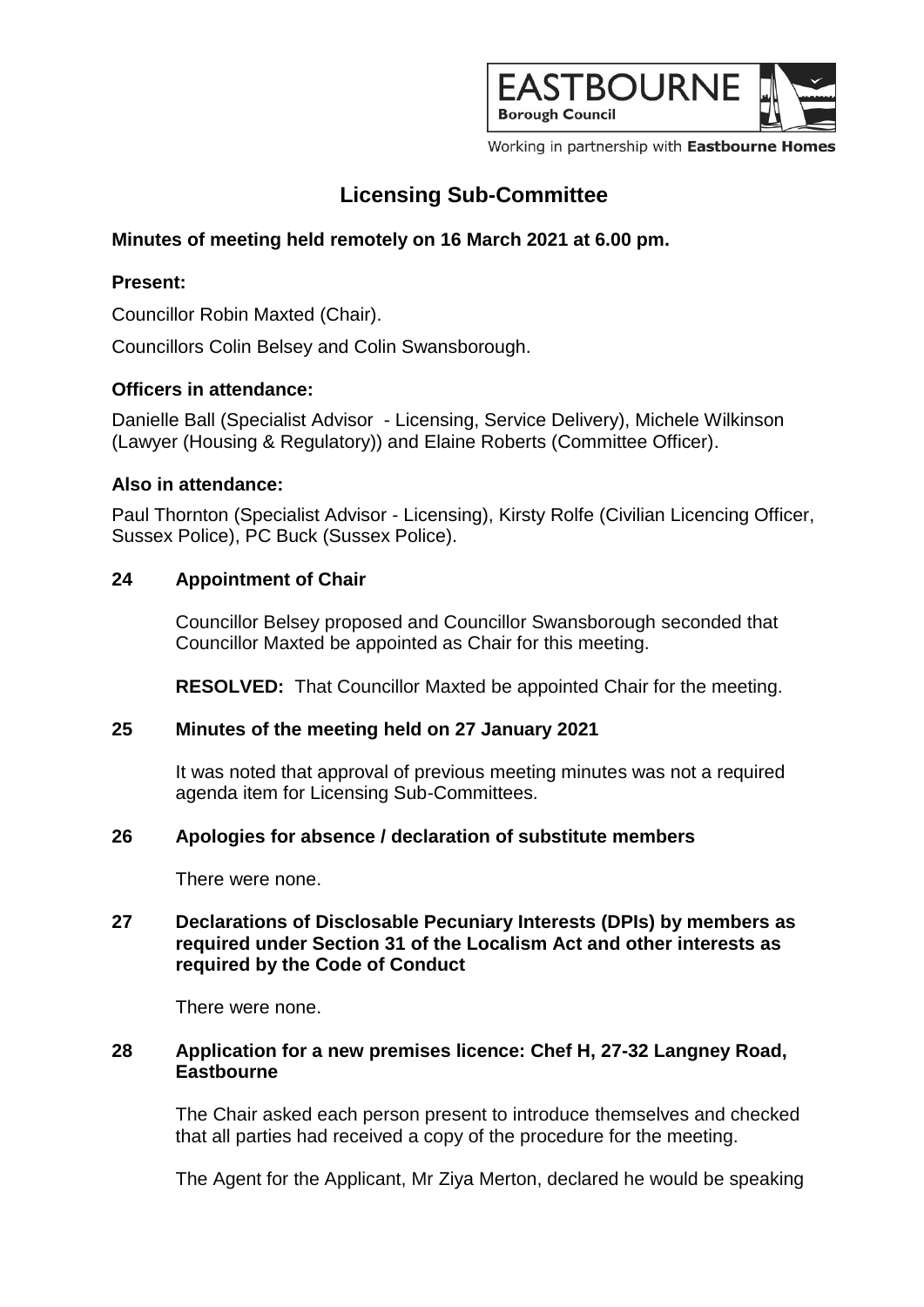on behalf of the Applicant, Mr Borisov.

The Chair asked the Specialist Advisor, Danielle Ball, to present her report.

The Specialist Advisor presented a report which outlined the application and highlighted relevant policy considerations.

The Chair invited questions from, firstly, the Members and then from the Agent (on behalf of the Applicant) and finally from those parties who had made representations.

There were no questions for the Specialist Advisor.

Following an invitation from the Chair, Paul Thornton from the Eastbourne Licensing Authority (ELA), addressed the Sub-Committee, where he highlighted the grounds for the representation. Namely that the application, in its current form, did not address that the premises were in the Cumulative Impact Zone. In addition, the application lacked the necessary detail (not specific to the premises) and would undermine the licensing objectives.

The Chair invited questions for Mr Thornton, firstly from the Members of the Committee, and then from the Agent (on behalf of the Applicant).

Members sought further explanation on certain view points expressed in the ELA's representation and asked for clarification on how discussions with the Applicant and his Agent had been managed in the run up to the subcommittee.

The Agent, Mr Merton, had no questions, but took the opportunity to explain the delayed response from the applicant, mentioned in the ELA's representation.

The Chair then invited Ms Kirsty Rolfe, Civilian Licensing Officer, to address the Sub Committee with the representation from Sussex Police.

Ms Rolfe outlined the concerns of the Police, namely, that granting the application as it stood currently would undermine the licensing objectives of the prevention of crime and disorder, the prevention of public nuisance and public safety. The Police presented evidence that the premises were in a hot spot for crime and disorder and expressed particular concerns about the proposed latenight hours. Further concerns included lack of detail regarding staff training and that the applicant had not properly addressed or understood the Council's Cumulative Impact Policy. The Police also noted that the applicant's representative had not engaged with them about their concerns before the hearing.

Following Ms Rolfe's presentation, the Chair then invited questions, firstly from the Members of the Committee, and then from the Agent (on behalf of the Applicant).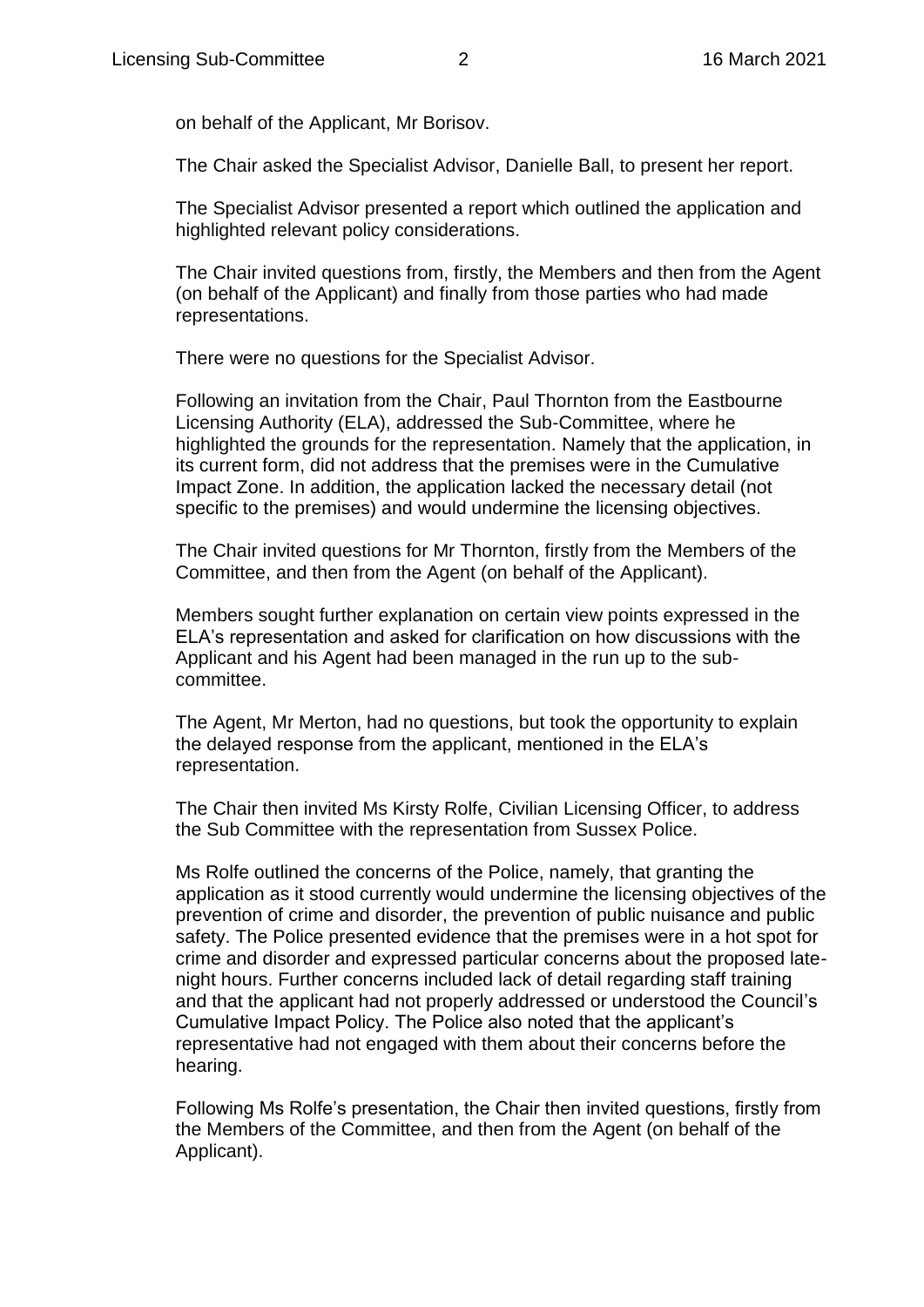Members queried the management of mediation opportunities for the application and sought clarification on the views of the police, both from Ms Rolfe and from PC Buck, regarding potential conditions that could be applied to the application.

The Agent, Mr Merton, had no questions and stated that he would seek to address the queries raised in the meeting in his presentation.

The Chair then invited Mr Merton, representing the applicant, to address the Sub Committee.

Mr Merton began with an apology and an explanation for his part in the break down in communications preceding the hearing. He then put forward a list of suggestions that his client would be happy to offer to allay concerns expressed in the representations, including those made by neighbours in the nearby vicinity.

In summary, these included:

- Reduced licensable hours for late night refreshment to: Mon Thurs 23:00 to midnight, and Fri -Sat 23:00 to 3:00am.
- Have two doormen from 23:00 to 30 mins after closing
- Immediate action by staff member in the event of an incident including immediate notification to responsible authorities
- Clarification that all alcohol orders would be ancillary to a food order and sold in sealed containers.
- That alcohol (beer and wine only) would not be displayed.
- Background music would only be played inside the premises and stop at 10pm
- Lighting had been chosen to minimise disturbance to neighbours
- Deliveries and collections would be arranged at times to minimise disturbance to residents
- All staff would be trained in alcohol sales (every six months), on spotting potential danger to customers; and conflict management.
- Notices would be posted on entrance and exits to remind customers to leave quietly
- No alcohol sales to underage or intoxicated people
- Installation of CCTV and alcohol would not be sold if the CCTV was not in operation for any reason
- Maintenance of an incident book, a refusal register and an in-house accident book at the premises (+ first aid kit)
- Staff would regularly clean the immediate vicinity to help prevent litter.
- Clarification that alcohol sales were not a key part of the business model for Chef H. The focus was on takeaway and would include healthy options to the traditional menu with a view to attracting custom from users of the near-by late night gym
- Confirmation that the applicant held a personal licence and has several years' management experience in the food service industry including licensed premises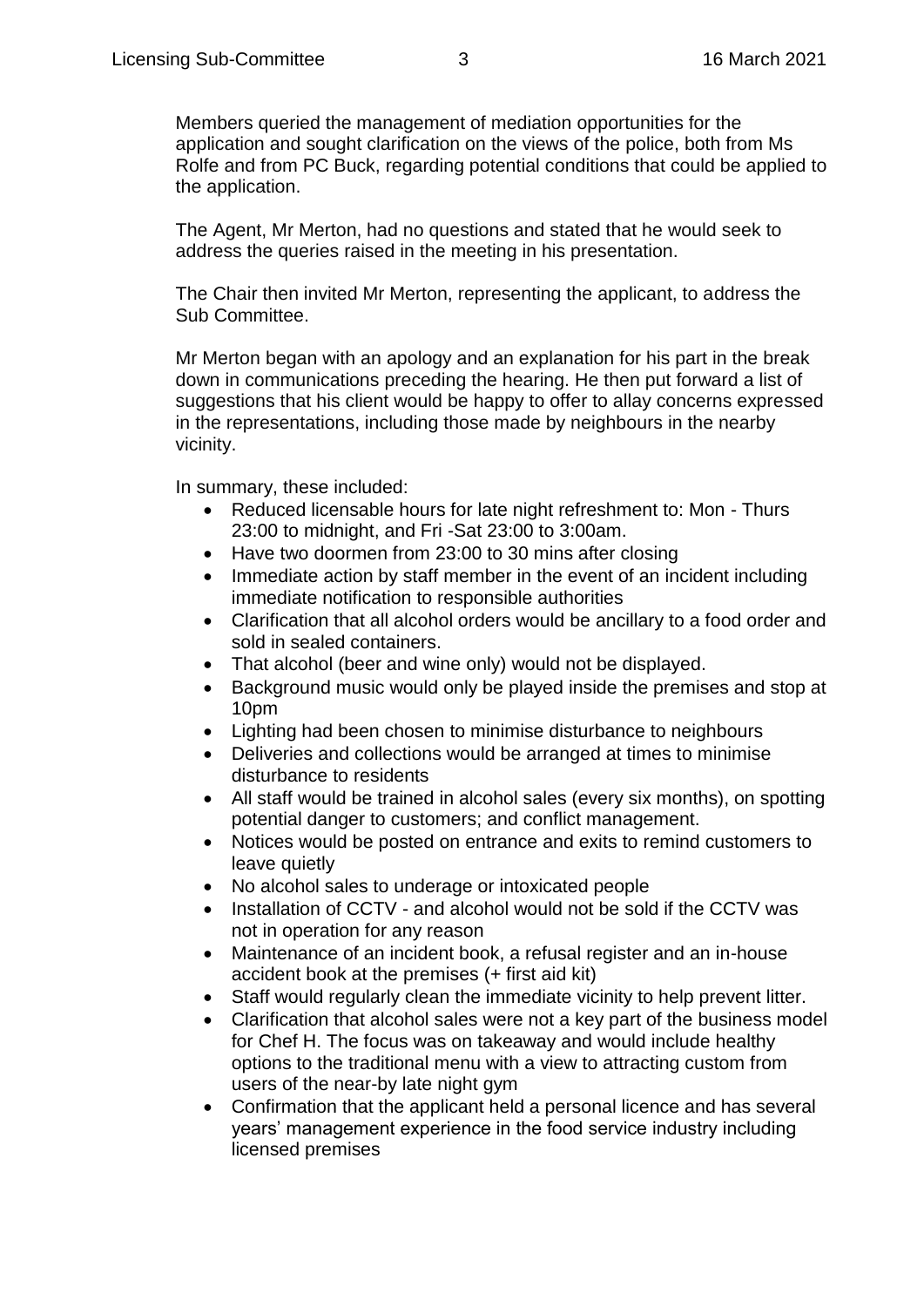The Chair invited Members to ask questions of Mr Merton.

Councillors asked several questions and Mr Merton replied, referring and expanding on the points laid out in his addressing remarks and contained in the application. He also clarified queries from members that related to the potential conditions that could be considered for the application, and sought to address the concerns and queries that had been raised.

The Chair invited representatives for the Police and the Eastbourne Licensing Authority to ask questions of the Agent.

Ms Rolfe, on behalf of the Police, asked Mr Merton to clarify the details around his proposal for alternative, earlier closing times. The ELA sought clarification around staffing arrangements, especially around closing times, and manager presence; conditions of the sale of alcohol, including refraining from display; and seating arrangements and sought the Agent's views on potential application conditions relating to these issues.

The Chair then invited closing remarks, firstly from the representatives for the Police and the Eastbourne Licensing Authority and finally, from the Agent, Mr Merton, on behalf of the applicant, Mr Borisov.

Ms Rolfe, on behalf of Sussex Police, noted in her closing remarks that the key issues around the Cumulative Impact Zone had been addressed to her satisfaction at the meeting and that it would be her recommendation that operational hours were reduced to 1am.

Mr Thornton, on behalf of the ELA, noted in his closing remarks that inclusion of conditions around the presence of a personal licence holder, seated customer numbers, display of alcohol and alcohol only with food would alleviate the concerns of the ELA.

Mr Merton, as agent acting on behalf of Mr Borisov, concluded that he hoped his presentation had alleviated concerns and that if the licence was granted, the applicant would want to continue to work with both the Council and residents to ensure a well-run business.

Before retiring the Sub-Committee confirmed that the decision would be determined and a decision notice published within five working days.

The Sub Committee retired at 8:07pm pm to consider and determine the application. Michele Wilkinson as Legal Adviser was in attendance to assist with any legal queries.

Having taken into account all the relevant considerations, the Sub Committee published its decision notice on Tuesday 23<sup>rd</sup> March.

**RESOLVED:** That the application for a licence for Chef H, 27-31 Langney Road, Eastbourne be approved subject to the modified hours and conditions as set out in the Decision Notice published on the Council's website.